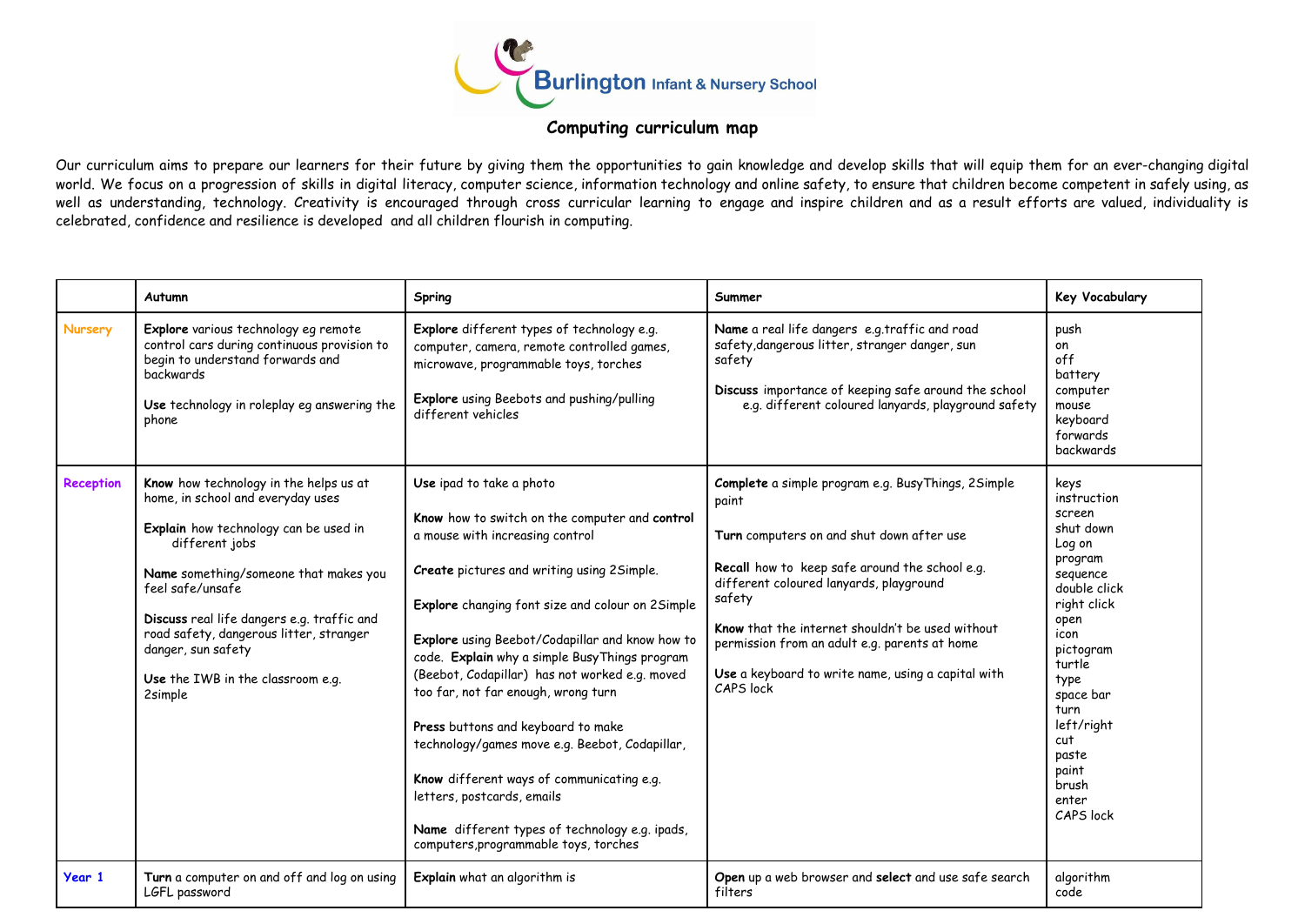|        | Select a program<br>Select and change the font, style, size,<br>shape, colours and tools on Paint<br>Undo/redo actions<br>Use the text tool from the tool bar<br>Create a file and name it, showing who it<br>belongs to<br>Use the shape tool to create a shape<br>Use the backspace/delete<br>Use the arrow keys to move around the<br>text<br>Discuss the links between the<br>offline and online world                                                                                                                                                               | Review and spot mistakes<br>Create step-by-step instructions using pictures<br>Programme and direct a Beebot to a toy using<br>the arrow buttons<br>Explain how Beebot buttons change direction and<br>distance, predicting behaviour of Beebot<br>Check work for mistakes to debug a program and<br>start again if needed<br>Evaluate and improve a sequence<br>JIT turtle - experiment to get turtle to<br>destinations. Respond to comment to change<br>instruction.<br>Investigate how a product changes when the<br>instruction is changed<br>Suggest appropriate changes to work | Type words to find an image online<br>Save images on a computer<br>Reflect when something online might not be safe<br>Explain that some personal information can<br>affect my personal safety e.g.personal address<br>Suggest ways to use emails safely and explain what to<br>do if emails received are from unknown people<br>Use shift and CAPS lock                                                                                                                                              | password<br>debug<br>search engine<br>retrieve<br>store<br>save<br>re-save<br>animation<br>clockwise/anticlockwise<br>file<br>folder<br>animation<br>load<br>image<br>video<br>audio<br>text<br>toolbar<br>copyright<br>save<br>folder<br>font<br>style<br>undo/redo<br>straight line<br>primary colours<br>portrait<br>information<br>safety<br>personal |
|--------|--------------------------------------------------------------------------------------------------------------------------------------------------------------------------------------------------------------------------------------------------------------------------------------------------------------------------------------------------------------------------------------------------------------------------------------------------------------------------------------------------------------------------------------------------------------------------|----------------------------------------------------------------------------------------------------------------------------------------------------------------------------------------------------------------------------------------------------------------------------------------------------------------------------------------------------------------------------------------------------------------------------------------------------------------------------------------------------------------------------------------------------------------------------------------|------------------------------------------------------------------------------------------------------------------------------------------------------------------------------------------------------------------------------------------------------------------------------------------------------------------------------------------------------------------------------------------------------------------------------------------------------------------------------------------------------|-----------------------------------------------------------------------------------------------------------------------------------------------------------------------------------------------------------------------------------------------------------------------------------------------------------------------------------------------------------|
| Year 2 | Recreate Art in eg Jit, Paint, powerpoint<br>by arranging different shapes<br>Change the colour and size of<br>dots/paintbrush<br><b>Insert</b> lines that are different sizes into<br>work.<br>Fill areas with different colours<br>Rotate, resize and colour shapes<br>Produce lighter and darker shades<br>and make 2 versions of a piece of art using<br>different shades<br>Retrieve a picture file and open it in a<br>computer programme<br>Duplicate an image and alter the colours to<br>create a piece of pop art<br>Decide whether a website is useful or not | Name an example of an algorithm.<br>Explain and model how algorithms need to be<br>precise to be successfully converted into code<br>Design simple programs using Turtle, Scratch<br>and J2e<br>JIT turtle - plan an algorithm for a route, test<br>on computer, debug by reordering<br>Make logical predictions on the behaviour of<br>programs based on previous knowledge<br>Alter work after discussion<br>Highlight changes in sequences of instructions<br>based on what has happened previously                                                                                 | Know what a digital footprint mean and how it contains<br>information about a person<br>Identify which keywords will give me good results and<br>use a website to search for information<br>Decide unkind online behaviour and know what to do if<br>someone is being unkind online<br>Identify which websites are<br>suitable for the children's age<br>Use both hands on the keyboard, use a word bank to<br>create a piece of writing and use colour and<br>formatting<br>Uplevel a piece of work | frame<br>duplicate<br>retrieve<br>email<br>subject<br>address<br>communicate<br>sender<br>reliable<br>Search<br>filter<br>alter<br>trusted adult<br>Digital footprint<br>content<br>social media<br>post<br>public<br>appropriate<br>cyber-bullying<br>keywords                                                                                           |